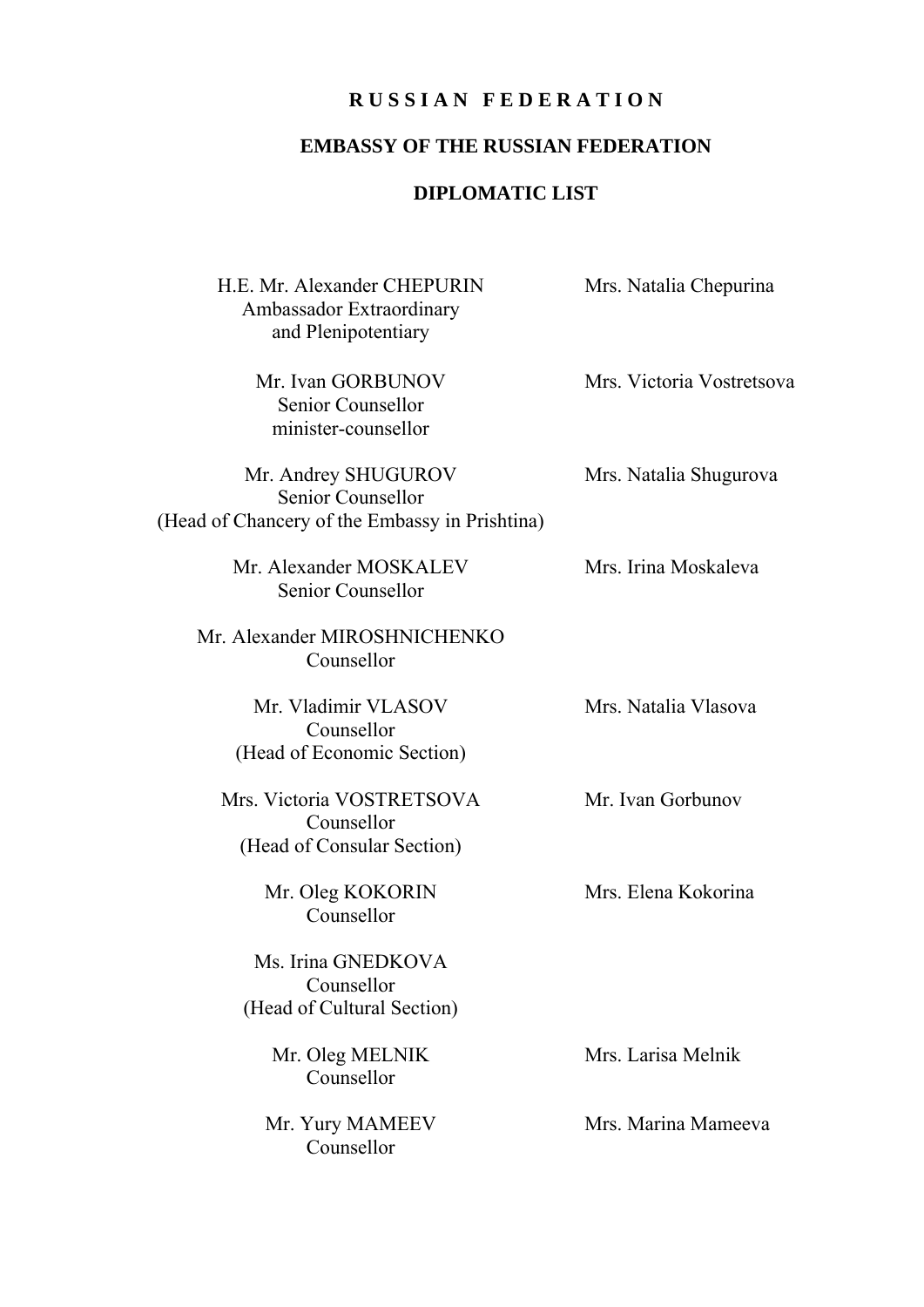| Mr. Mikhail DENISOV<br>Counsellor<br>Director of the Russian Center<br>of science and culture                  | Mrs. Nina Titova         |
|----------------------------------------------------------------------------------------------------------------|--------------------------|
| Mr. Roman RYKUNOV<br><b>First Secretary</b><br>Deputy Director of the Russian Center<br>of science and culture | Mrs. Olga Rykonova       |
| Mr. Alexander GUSEV<br><b>First Secretary</b>                                                                  | Mrs. Irina Guseva        |
| Mr. Valentin KOLYASEV<br><b>First Secretary</b>                                                                |                          |
| Mr. Alexey UZELKOV<br><b>First Secretary</b>                                                                   | Mrs. Anzhelika Uzelkova  |
| Mr. Oleg SHUMILIN<br><b>First Secretary</b>                                                                    | Mrs. Elena Shumilina     |
| Mr. Vladimir GENERALOV<br><b>Second Secretary</b>                                                              | Mrs. Oksana Generalova   |
| Mr. Konstantin NAKICHENOVICH<br><b>Second Secretary</b>                                                        | Mrs. Elena Nakichenovich |
| Mrs. Elena GORSHKOVA<br><b>Second Secretary</b>                                                                | Mr. Mikhail Gorshkov     |
| Mr. Sergey ZARKIH<br><b>Second Secretary</b>                                                                   |                          |
| Mr. Oleg MIKHAYLOV<br>Third Secretary                                                                          | Mrs. Lidia Mikhaylova    |
| Mr. Anton SOKOLOV<br>Third Secretary                                                                           |                          |
| Mrs. Yury PICHUGIN<br>Third Secretary                                                                          |                          |
| Mr. Nikolay STUSHNOV<br>Third Secretary                                                                        | Mrs. Irina Stushnova     |